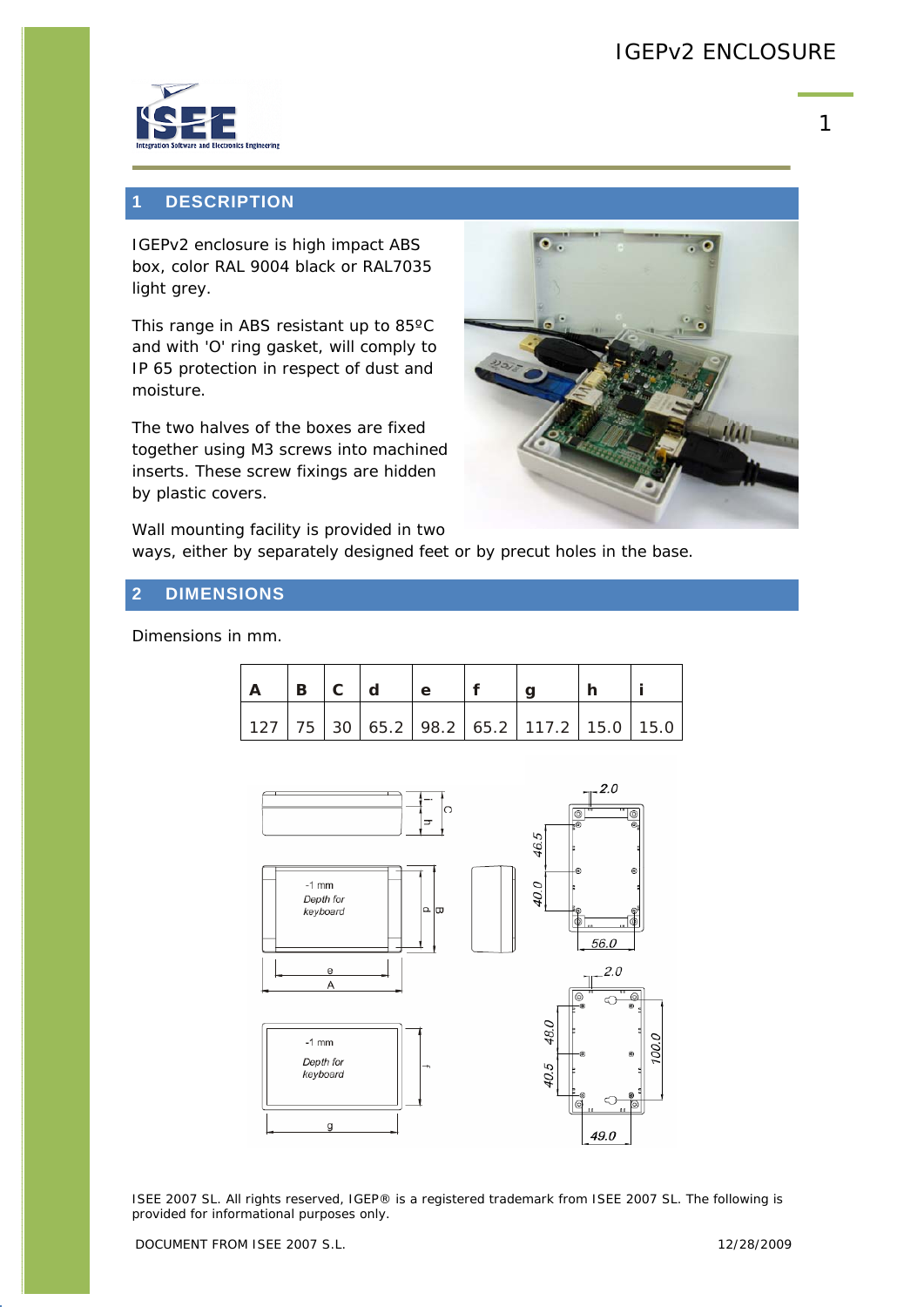

## **3 ASSEMBLY**



### **4 ACCESSORIES**

#### 4.1 WALL MOUNTING KIT

Allows the enclosure to be mounted to the wall or other structures. Distance between case and wall 1.5 mm -mounted from the lid- and 9.5 mm –mounted from the bottom. Made in ABS, colour similar to RAL 9004 black.



ISEE 2007 SL. All rights reserved, IGEP® is a registered trademark from ISEE 2007 SL. The following is provided for informational purposes only.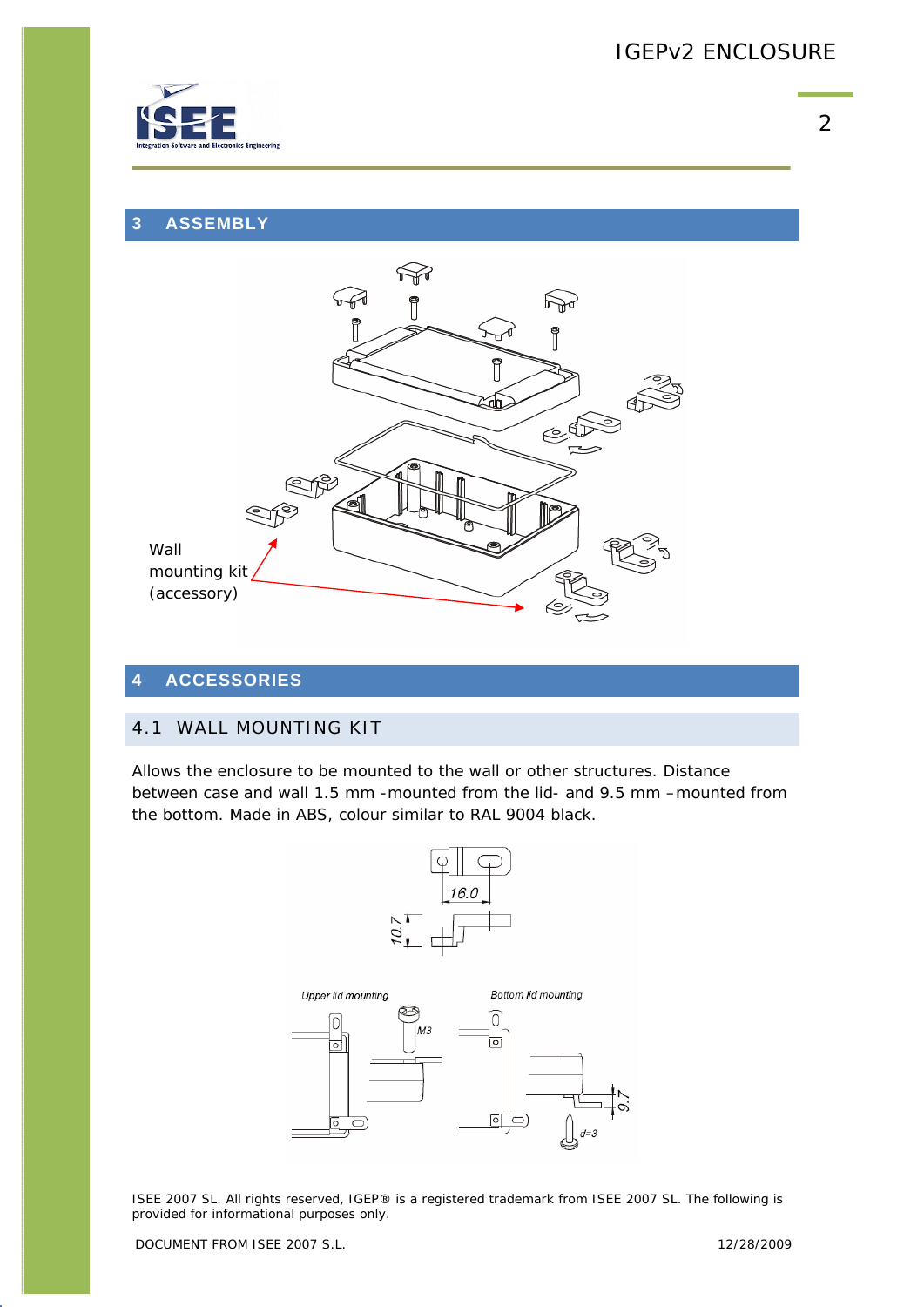

# **5 IGEPV2-RB BOARD ASSEMBLY**







ISEE 2007 SL. All rights reserved, IGEP® is a registered trademark from ISEE 2007 SL. The following is provided for informational purposes only.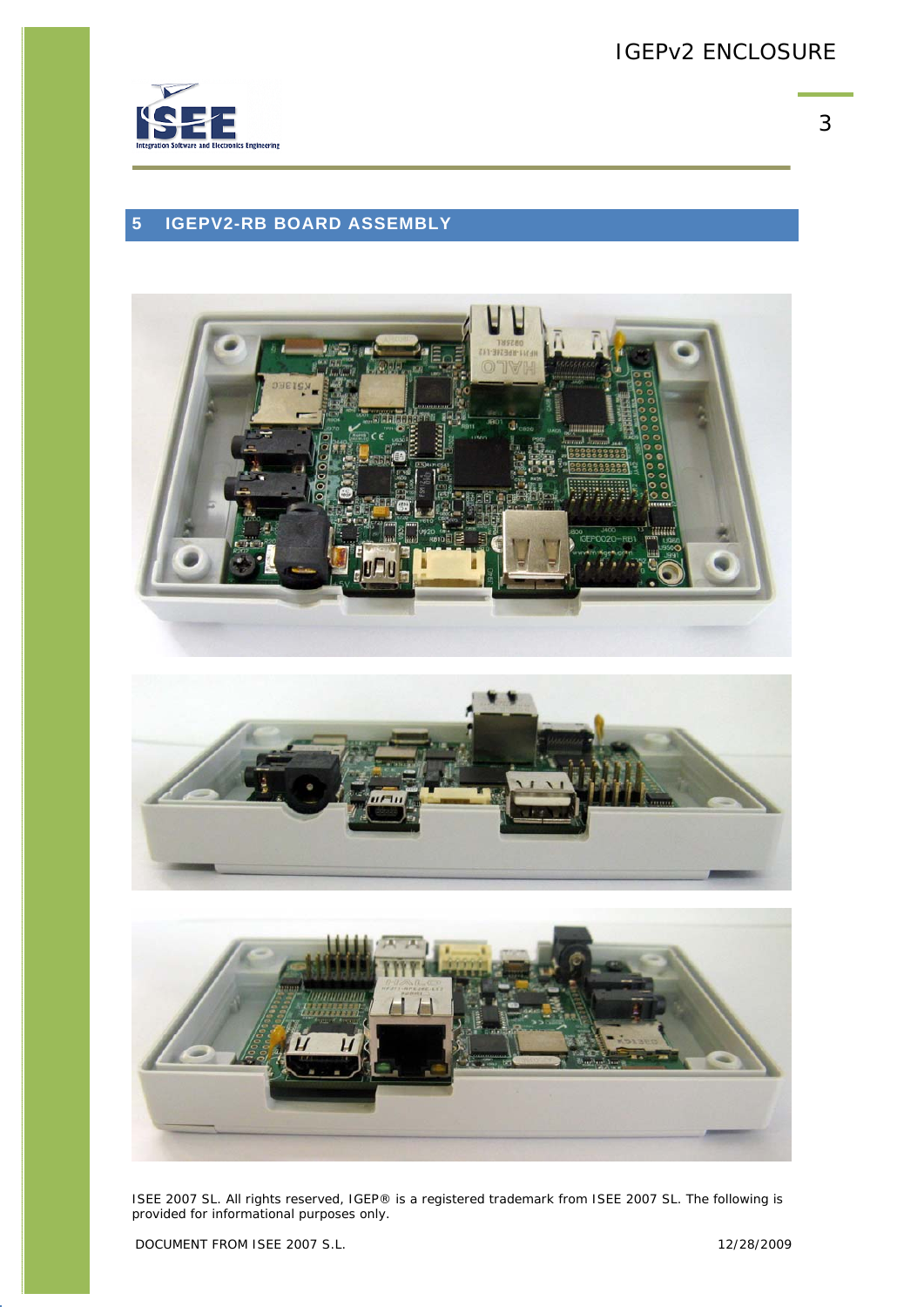









ISEE 2007 SL. All rights reserved, IGEP® is a registered trademark from ISEE 2007 SL. The following is provided for informational purposes only.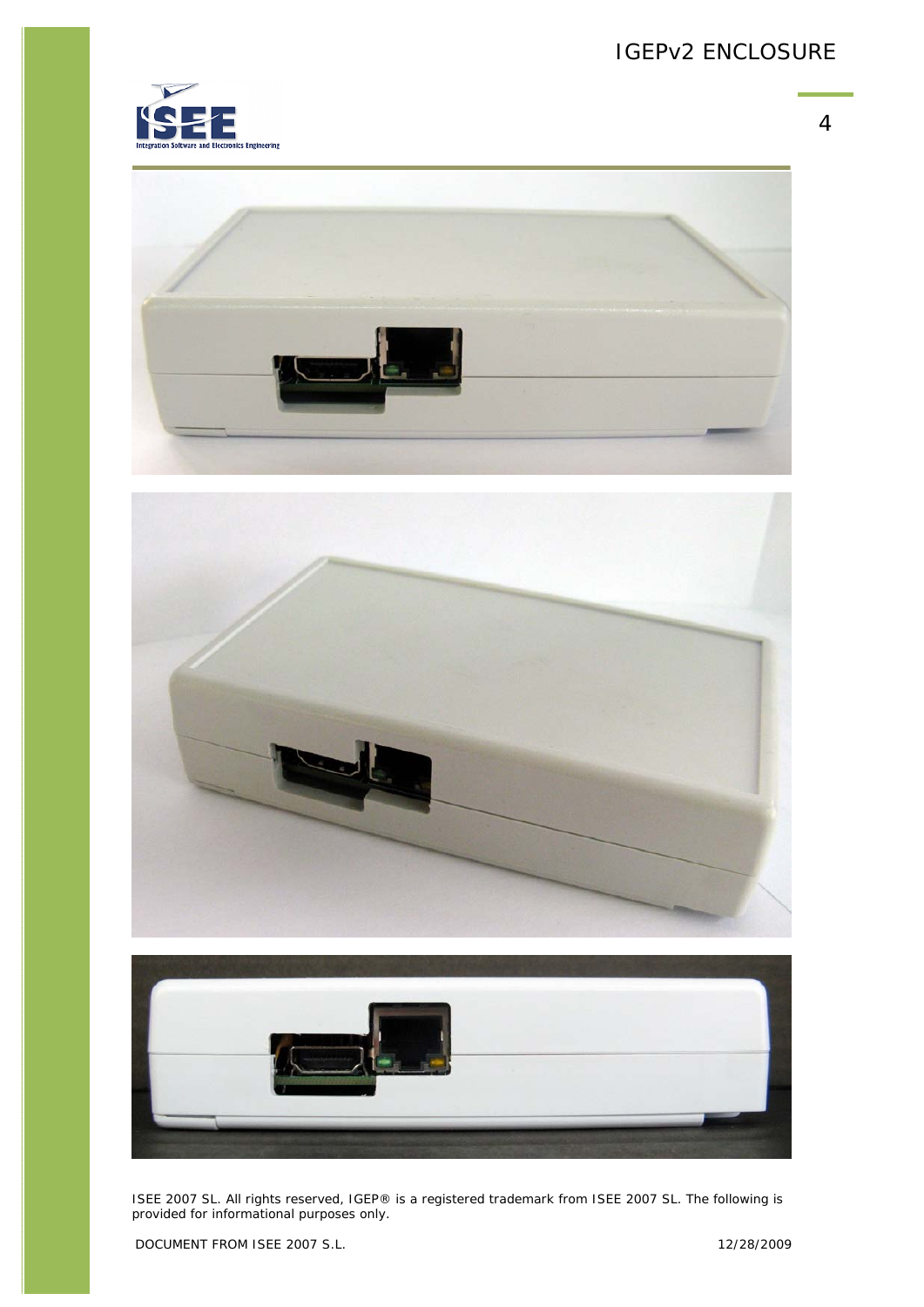5







ISEE 2007 SL. All rights reserved, IGEP® is a registered trademark from ISEE 2007 SL. The following is provided for informational purposes only.